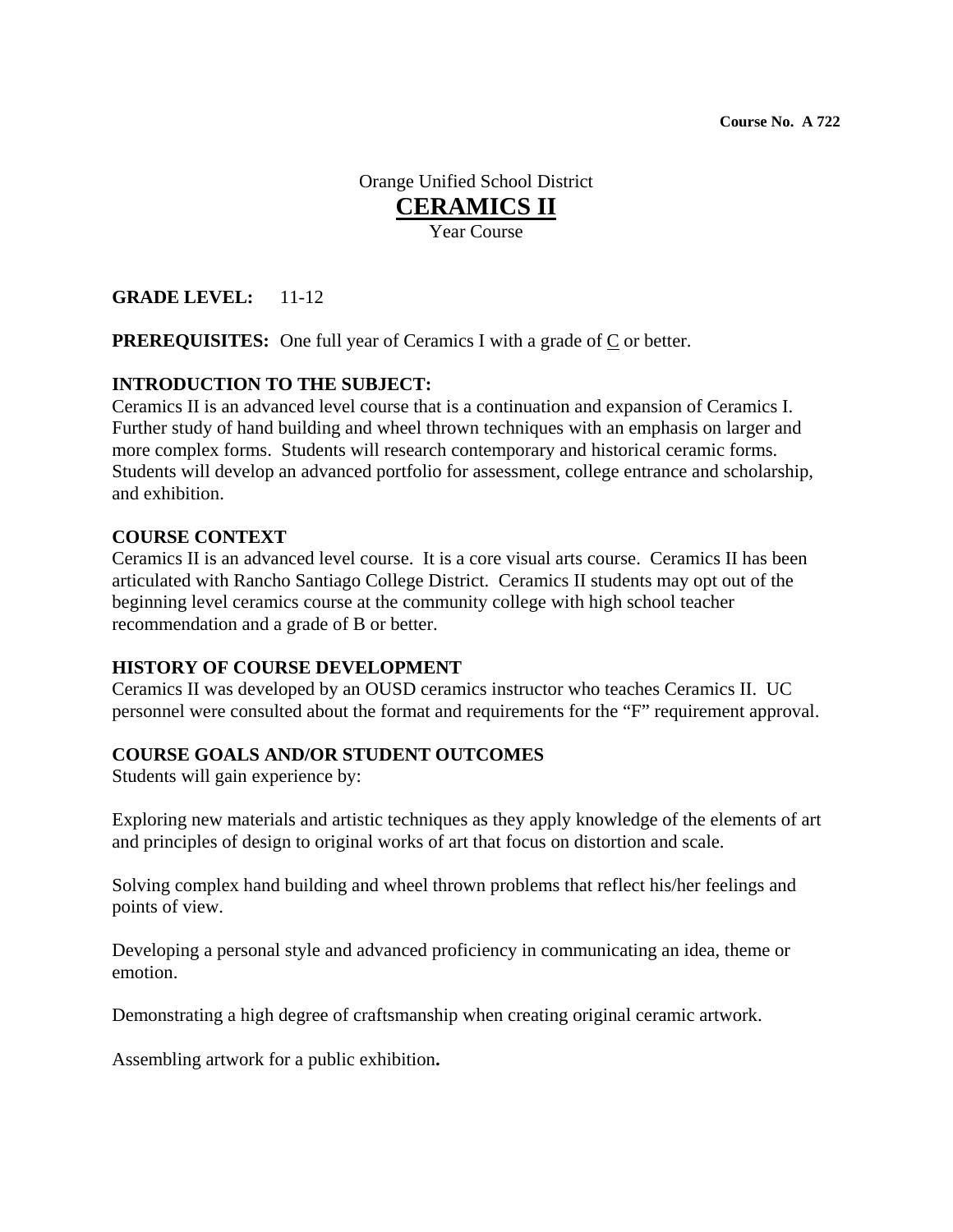Ceramics II Page 2 Researching contemporary ceramics and ceramics artists.

Investigating and discussing universal concepts expressed in ceramic art work from diverse cultures.

Developing written criteria for the selection of a body of work from his/her portfolio that represents significant learning achievements.

# **COURSE OBJECTIVES:**

# **BY THE END OF THE COURSE THE STUDENT WILL BE ABLE TO:**

Ceramics II will meet the following Visual Arts Standards, Grades 9-12 Advanced from the Visual and Performing Arts Content Standards for California Schools, Kindergarten Through Grade Twelve:

#### ARTISTIC PERCEPTION

*Processing, Analyzing, and Responding to Sensory Information Through the Language and Skills Unique to the Visual Arts* (Standard 1.0, Grades 9-12 Advanced). *Students perceive and respond to works of art, objects in nature, events, and the environment. They use the vocabulary of the visual arts to express their observations.*

Students will analyze, discuss, and apply complex ideas such as distortion and scale to original artwork.

Students will describe his/her art work in terms of mood.

## CREATIVE EXPRESSION

*Creating, Performing, and Participating in the Visual Arts* (Standard 2.0, Grades 9-12 Advanced). *Students apply artistic processes and skill, using a variety of media to communicate meaning and intent in original works of art.* 

Students will create original works of art of increasing complexity and skill in a variety of clays that reflect feelings and points of view.

Students will demonstrate in their ceramics art work a personal style and advanced proficiency in communicating an idea, theme or emotion.

Students will use a variety of glazing and firing techniques that require advanced skill and knowledge.

Students will assemble and display his/her art work as part of a public exhibition. HISTORICAL AND CULTURAL CONTEXT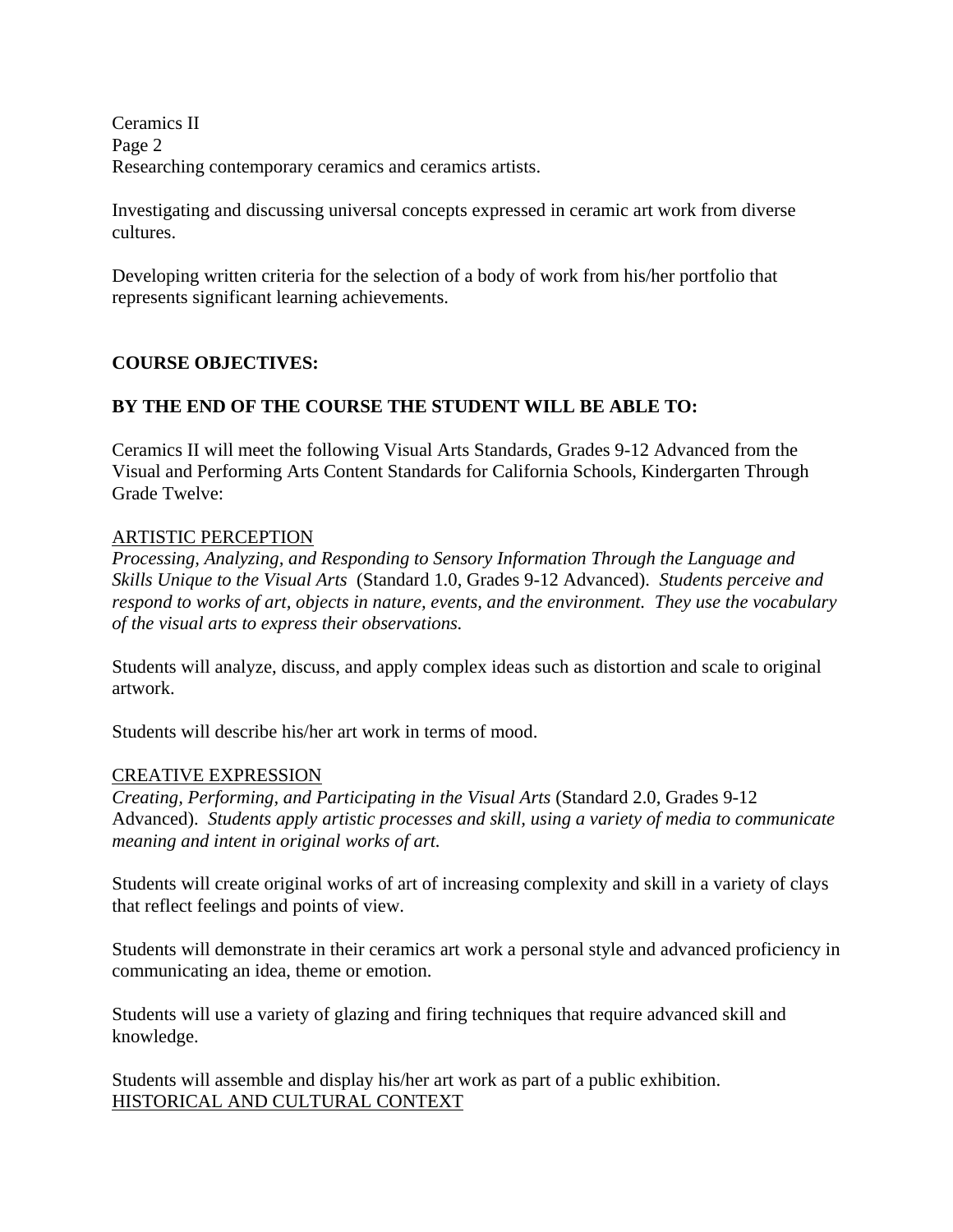*Understanding the Visual Arts in Relation to History and Culture* (Standard 3.0, Grades 9-12 Advanced). *Students analyze the role and development of the visual arts in past and present cultures throughout the world, noting human diversity as it relates to visual arts and artists.*

Students will research contemporary ceramics and ceramics artists and apply that research to their own works of art and write about the influences they used.

Students will identify contemporary ceramic artists who have achieved regional, national and international recognition and discuss ways in which their work reflects present day cultures and research them on the Internet.

Students will investigate, discuss and report upon a universal concepts such as community, family or nature and base a work of art on the ideas.

Students will study the methods of research art historians use to determine the time, place, context and value of a work of art.

Students will visit museums, galleries, colleges and studios that feature ceramic art works and interview ceramic artists in their studios and write about their observations.

#### AESTHETIC VALUING

*Responding to Analyzing, and Making Judgments About Works in the Visual Arts* (Standard 4.0, Grades 9-12 Advanced). *Students analyze, assess, and derive meaning from works of art, including their own, according to the elements of art, principles of design, and aesthetic qualitites.*

Students will describe the relationship involving the art maker, the making, the art work and the viewer using the vocabulary of the visual arts.

Students will construct a rationale for the validity of their own works.

## CONNECTIONS, RELATIONSHIPS, AND APPLICATIONS

*Applying What Is Learned in the Visual Arts to Other Art Forms and Subject Areas and to Careers* (Standard 5.0, Grades 9-12 Advanced). *Students apply what they learned in visual arts across subject areas. They develop competencies and creative skills in problem solving, communication, and management of time and resources, which contribute to lifelong learning and career skills. They learn about careers in and related to the visual arts.* 

Students will develop written criteria for preparation of portfolios of his/her own original works of art for the purposes of assessment, review for post secondary application, exhibition, job application and personal collection.

Students will investigate the uses of technology in the field of ceramics and how original works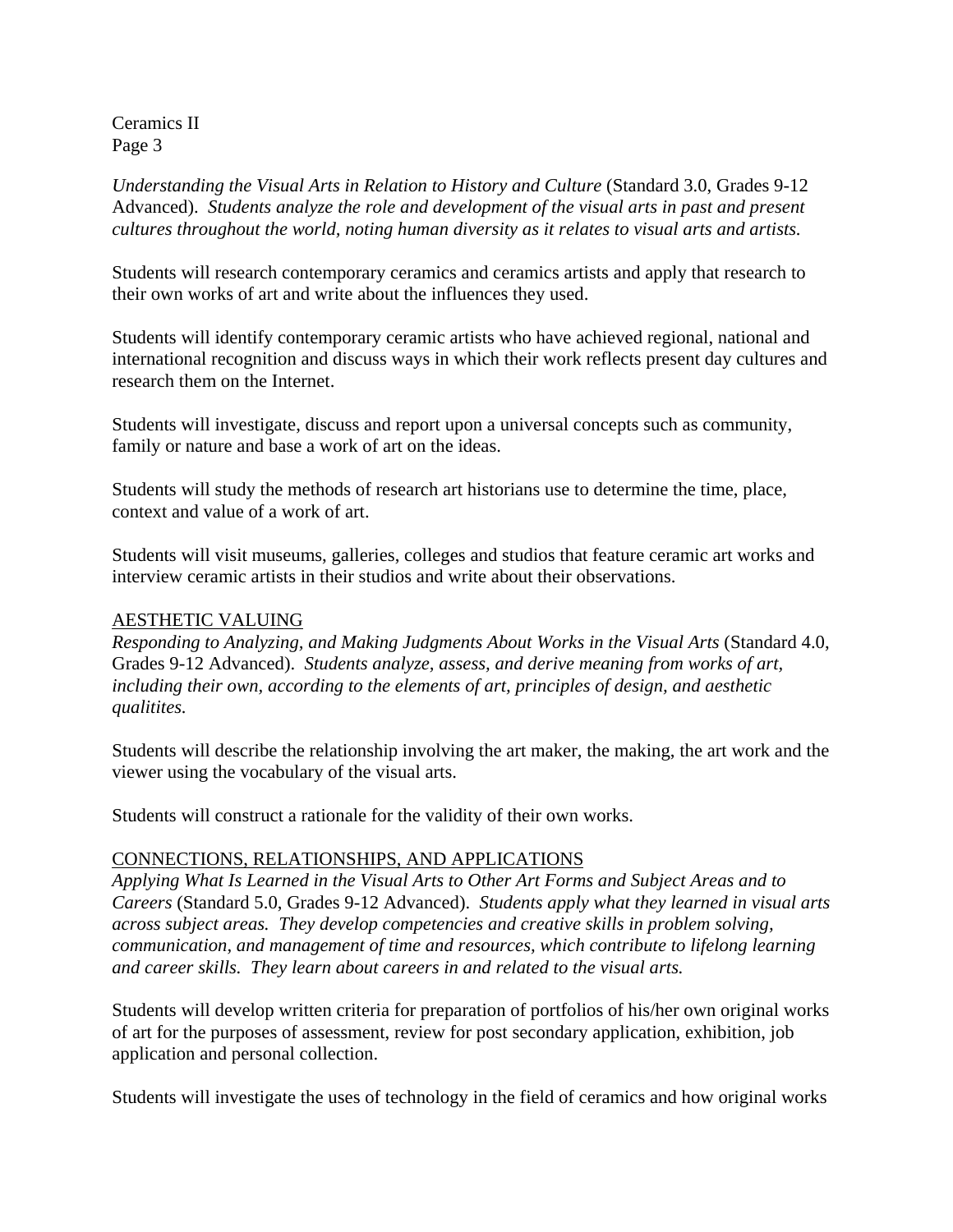of art, for the purposes of assessment, review for post secondary application, exhibition, job application and personal collection.

Students will investigate the uses of technology in the field of ceramics and how it may be changing the way artists work.

Students will learn about careers in the ceramics arts using interview, field study trips, the Internet, books, magazines and studio visits.

## **COURSE OVERVIEW AND APPROXIMATE UNIT TIME ALLOTMENTS:**

| <b>FIRST SEMESTER</b><br><b>WEEKS</b> |                                                                                                                                |                |  |
|---------------------------------------|--------------------------------------------------------------------------------------------------------------------------------|----------------|--|
|                                       | Create Complex Sculptural Forms that Reflect Distortion and Attention                                                          |                |  |
|                                       | to Scale                                                                                                                       |                |  |
|                                       | Continue to develop skills in wheel throwing and hand building<br>A.                                                           |                |  |
| II.                                   | Create Original Works of Art Using a Variety of Clays                                                                          | $\overline{4}$ |  |
|                                       | Incorporate feelings and a point of view into an art work<br>A.                                                                |                |  |
| Ш.                                    | Create Original Works of Art that Demonstrate a Personal Style                                                                 | Ongoing        |  |
|                                       | Communicate an idea, theme, or emotion<br>A.                                                                                   |                |  |
| IV.                                   | Use a Variety of Glazing and Firing Techniques that Require                                                                    | Ongoing        |  |
|                                       | Advanced Skill and Knowledge                                                                                                   |                |  |
|                                       | Create glazes using raw materials<br>A.                                                                                        |                |  |
|                                       | Use glazes that require special firing, such as luster, raku,<br><b>B.</b><br>underglazes, crackle glazes, and low-fire glazes |                |  |
|                                       | $C_{\cdot}$<br>Fire in unique ways, such as sawdust, sagger and smoke                                                          |                |  |
|                                       | Apply safe use of materials and firing procedures<br>D.                                                                        |                |  |
| V.                                    | Research a Contemporary Ceramics Artist                                                                                        | $\overline{4}$ |  |
|                                       | Write about his/her work<br>A.                                                                                                 |                |  |
|                                       | Design a project based upon the artist's style and/or materials<br><b>B.</b>                                                   |                |  |
|                                       | $C_{\cdot}$<br>Describe the influences that the artist had upon their own work                                                 |                |  |
| VI.                                   | Develop a Portfolio of Works for the Purposes of Assessment                                                                    |                |  |
|                                       | Develop a written criteria/rubric for assessing their own<br>A.                                                                |                |  |
|                                       | portfolios                                                                                                                     |                |  |
| VII.                                  | Plan an Exhibit of Three-Dimensional Art Work to be Displayed                                                                  |                |  |
|                                       | in Public Exhibitions                                                                                                          |                |  |
|                                       | <b>SECOND SEMESTER</b>                                                                                                         | <b>WEEKS</b>   |  |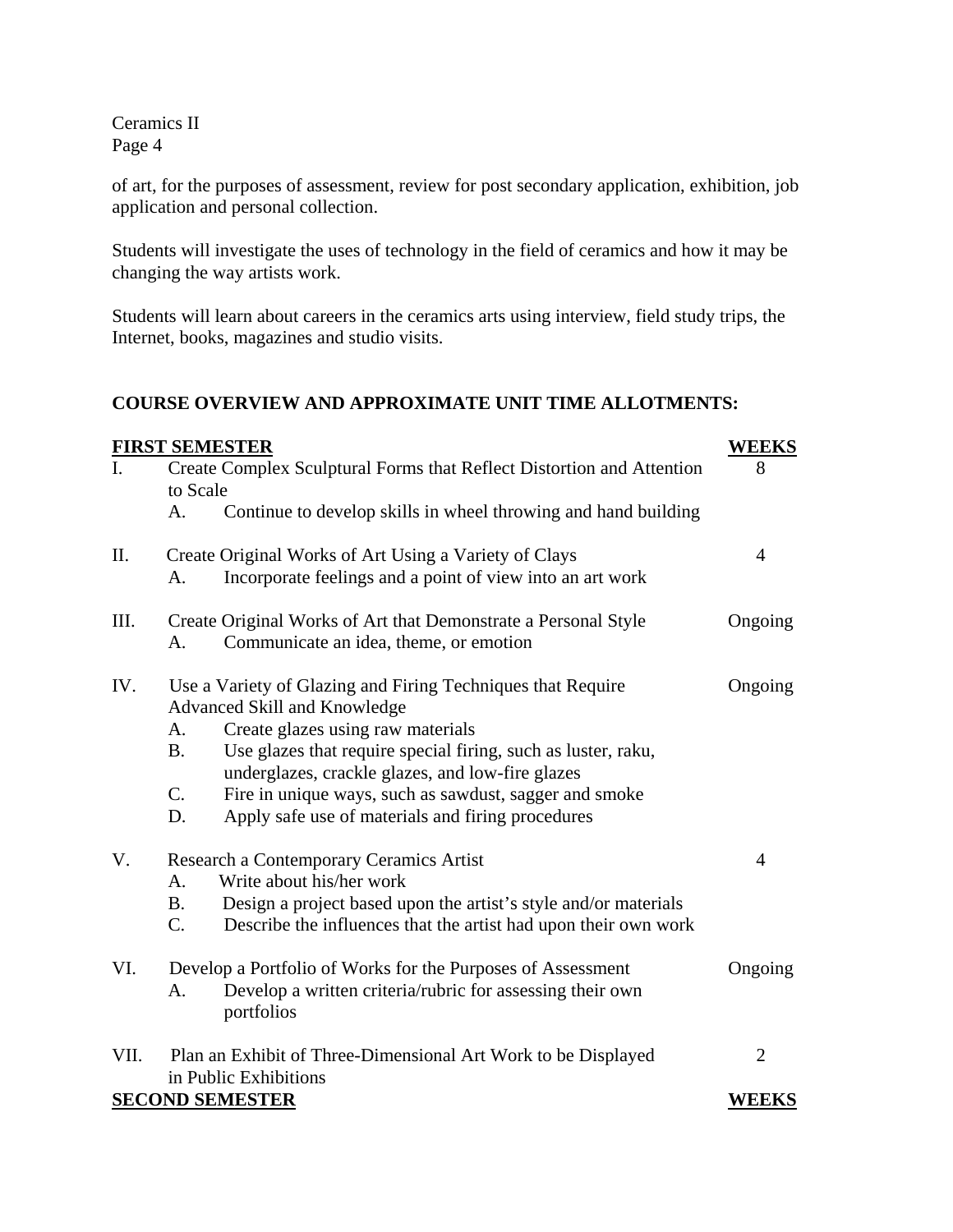| $\mathbf{I}$ . | A.<br><b>B.</b>                                                                                                                           | Develop a Series of Related Works of Art<br>Design a "set"<br>Design works of art that reflect size variations from small<br>to large                                                                                   | 8              |  |
|----------------|-------------------------------------------------------------------------------------------------------------------------------------------|-------------------------------------------------------------------------------------------------------------------------------------------------------------------------------------------------------------------------|----------------|--|
| Π.             | Analyze and Discuss His/Her Own Art Work Using the Vocabulary<br>Ongoing<br>of the Visual Arts and Ceramics to Express Their Observations |                                                                                                                                                                                                                         |                |  |
| III.           | Investigate a Universal Concept Such as Community, Family, or<br>$\overline{4}$<br>Nature and Base a Work of Art on the Ideas             |                                                                                                                                                                                                                         |                |  |
| IV.            | A.<br><b>B.</b>                                                                                                                           | Visit a Museum, Gallery, College and/or Studio and Write About<br><b>Their Observations</b><br>Interview an artist<br>Observe a visiting artist                                                                         | Ongoing        |  |
| V.             |                                                                                                                                           | <b>Study Methods of Research Art Historians Use</b>                                                                                                                                                                     | $\overline{2}$ |  |
| VI.            | Assembled<br>A.<br><b>B.</b><br>C.<br>D.<br>E.                                                                                            | Apply Written Criteria to Portfolios of His/Her Own Works of Art<br>For assessment<br>Post secondary applications<br>Exhibition<br>Job application<br>Personal collection                                               | Ongoing        |  |
| VII.           | А.<br>B.<br>$\mathcal{C}$ .                                                                                                               | Design a Culminating Project That Incorporates the Learning<br>of Ceramics I and Ceramics II<br>Develop a storyboard of sketches<br>Describe the construction processes to be used<br>Describe the surface enhancements | 6              |  |

- D. Describe the firing techniques
- E. Analyze, discuss and record the outcomes

# **TEXTS AND SUPPLEMENTAL MATERIALS**

Textbooks are adopted on a seven year cycle that is scheduled for all subjects, including the visual and performing arts. All textbooks are reviewed by all of the Ceramics I/II teachers at all of the high schools and they serve as a committee to make the final selection. Each Ceramics II instructor may purchase supplemental materials such as overhead transparencies, videos, posters, prints and teacher textbooks and materials may also be purchased by individual schools and instructors.

Subscriptions to *Ceramics Monthly, Scholastic-Art* magazine and other periodicals appropriate to